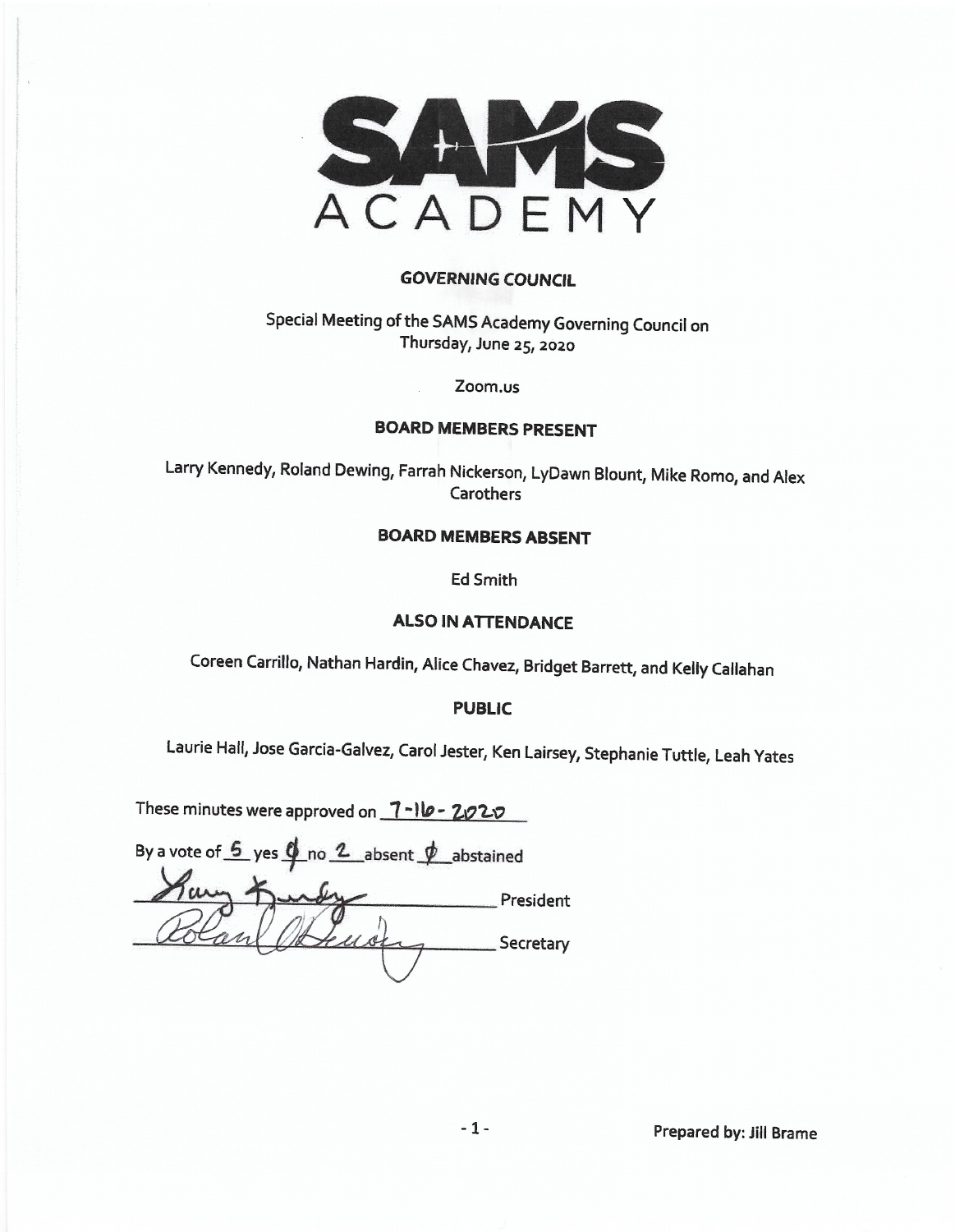# **I. Call to Order**

Larry called to order the Special Meeting of the Governing Council for the Southwest Aeronautics, Mathematics, and Science Academy on June 25, 2020 at 8:34 AM on zoom.us.

#### **A. Roll Call**

Larry asked Jill to call roll. Jill called Larry Kennedy, Farrah Nickerson, Mike Romo, LyDawn Blount, and Roland Dewing. Alex Carothers was absent during roll call. Ed Smith was absent.

#### **B. Adoption of the Agenda\***

Larry asked for a motion to approve the agenda. Farrah made a motion to approve the agenda. Mike seconded the motion. Larry called for a roll call vote to approve the agenda; Jill called Larry Kennedy, Farrah Nickerson, Mike Romo, LyDawn Blount, and Roland Dewing. All voted in favor and the motion carried unanimously.

#### **C. Review/Approval of Minutes from May 28, 2020\***

Larry asked for a motion to approve the Minutes from the May 28 special meeting. Farrah made a motion to approve the minutes. Mike seconded the motion. Larry called for a roll call vote to approve the May 28 minutes; Jill called Larry Kennedy, Farrah Nickerson, Mike Romo, LyDawn Blount, and Roland Dewing. All voted in favor and the motion carried unanimously.

#### **D. Review/Approval of Minutes from June 1, 2020\***

Larry asked for a motion to approve the Minutes from the June 1 special meeting. Farrah made a motion to approve the minutes. Roland seconded the motion. Larry called for a roll call vote to approve the June 1 minutes; Jill called Larry Kennedy (yes), Farrah Nickerson (yes), Mike Romo (yes), LyDawn Blount(no), and Roland Dewing(yes). The motion passed by a vote of  $4 - 1$ .

# **II. Closed Session**

 **A. Limited personnel matters, head administrator contract, pursuant to NMSA 1978, Section 10-15-1(H)(2) and matters subject to the attorney-client privilege pertaining to pending or threatened litigation in which the public body is or may become a participant to NMSA 1978, Section 10-15-1(H)(7).** 

Larry made a motion to move to closed session due to limited personnel matters, head administrator contract, pursuant to NMSA 1978, section 10-15- 1(H)(2) and matters subject to the attorney-client privilege pertaining to pending or threatened litigation in which the public body is or may become a participant to NMSA 1978, Section 10-15-1(H)(7). Farrah seconded the motion. Larry called for a roll call vote to move to closed session; Jill called Larry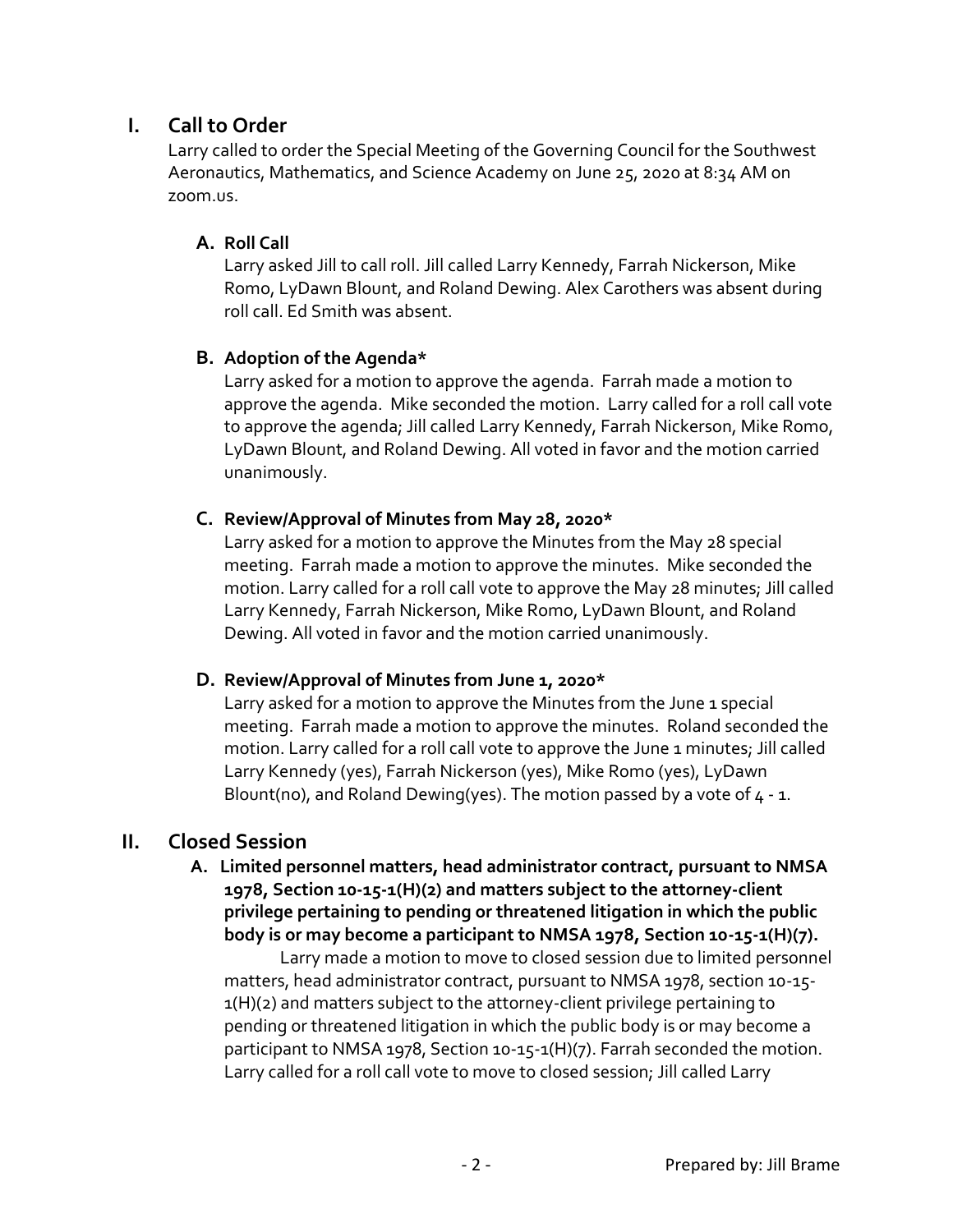Kennedy, Farrah Nickerson, Mike Romo, LyDawn Blount, and Roland Dewing. All voted in favor and the motion carried unanimously.

The governing council moved to closed session at 8:38AM.

\* Bridget Barrett was invited into closed session at 8:50AM.

\* Alex Carothers arrived at 8:52AM.

# **III. Open Session**

#### **A. Action on matters discussed in Closed Session**

Larry made motion to move back into open session and affirmed that only items on the agenda were discussed and no action was taken. Farrah seconded the motion. Larry called for a roll call vote to move back to open session; Jill called Larry Kennedy, Farrah Nickerson, Alex Carothers, Mike Romo, LyDawn Blount, and Roland Dewing. All voted in favor and the motion carried unanimously.

Open session resumed at 8:57 AM.

Farrah made a motion to approve Bridget Barrett's contract as the head administrator. Roland seconded the motion. Larry called for a roll call vote to approve the contract; Jill called Larry Kennedy (yes), Farrah Nickerson (yes), Alex Carothers (yes), Mike Romo (yes), LyDawn Blount (no), and Roland Dewing(yes). The motion passed by a vote of  $5 - 1$ .

# **IV. Ongoing Business Matters**

# **A. Aviation Program Update**

Nathan reported the following:

- \* Nathan and Dr. Chavez are flying the plane to keep it fresh and running
- \* Still waiting for a waiver from PED to allow graduated seniors to fly.

\* Roland asked Nathan about the sale of the SIMS and Nathan said they are just waiting on PED.

# **B. Building Lease Discussion**

Larry said the lease agreement with the city is going to be on the agenda for the city council meeting on Monday, June 30.

# **C. Thank you Coreen**

Larry thanked Coreen for her years of service to SAMS. He said that she has left SAMS better than she found it. He wished her the best in retirement. Larry asked if any other board members had something to add. Roland thanked Coreen and has taken the school through hard times. Coreen thanked the board for the opportunity.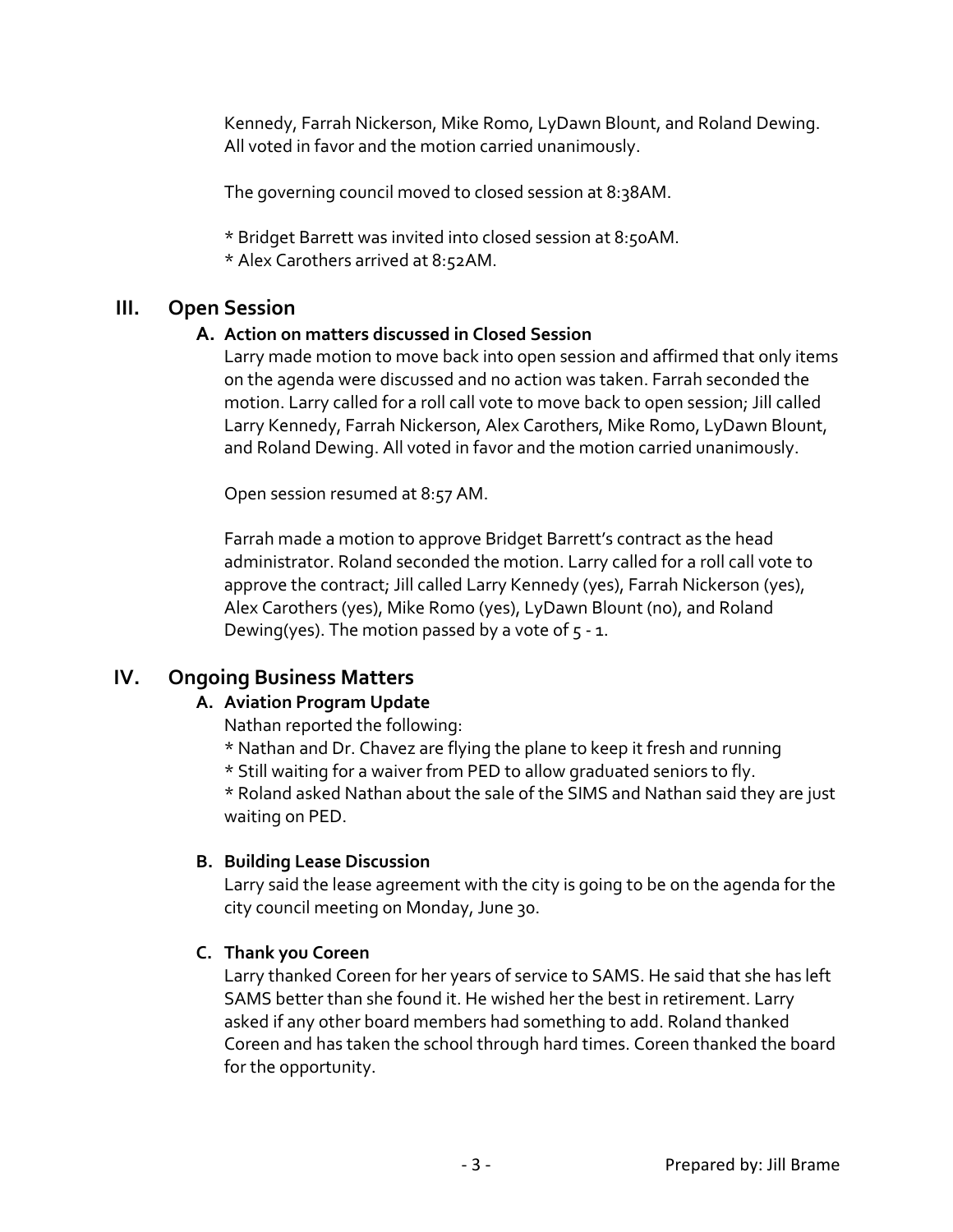# **V. Governing Council Development**

### **A. Presentation from Kelly Callahan PCSNM**

Kelly reported that the governing council has met requirements for training for the FY20 year. This has been reported to PED. She said that this is an exemplar board.

### **B. SAMS Policy Review Discussion**

Kelly said that the policies for the school look good. SAMS is in compliance with the needed policies. Kelly will work with Bridget and Larry to work on any additional policies needed.

# **VI. New Business Matters**

**A. Contract for Public Charter Schools of New Mexico for 2020 – 2021 school year for Governing Council Development\*** 

Larry asked the governing council if they would like to do the training with Kelly Callahan again for the 20-21 school year. All agreed this would be good. This would be to approve moving forward with a contract for Kelly through PCSNM. Larry called for a motion. Roland made a motion to continue using Kelly for governing council training. Farrah seconded the motion. Larry called for a roll call vote to approve the contract with PCSNM with Kelly Callahan for governing council training; Jill called Larry Kennedy, Farrah Nickerson, Alex Carothers, Mike Romo, LyDawn Blount, and Roland Dewing. All voted in favor and the motion carried unanimously.

**B. Contract for Public Charter Schools of New Mexico for Head Administrator\***  Larry asked if Kelly would be able to provide targeted training to the head administrator. Kelly said that while she can do the governing council training through PCSNM, training for a head administrator would be through her own company. She is interested in doing this training with the head administrator. Mike asked for a scope of what the training would look like. Larry asked to table and discuss at the next meeting. Mike made a motion to table this item until the July meeting. Farrah seconded the motion. Larry called for a roll call vote to approve tabling the contract for head administrator training; Jill called Larry Kennedy, Farrah Nickerson, Alex Carothers, Mike Romo, LyDawn Blount, and Roland Dewing. All voted in favor and the motion carried unanimously.

# **C. Signatory for Bank Account\***

Larry asked Alice to discuss this item. Alice said that Coreen and Ken need to be moved off the account to be check signers and Bridget and Jill be added to the account. Larry called for a motion. Mike made a motion to make the necessary changes as proposed to the bank account. Farrah seconded the motion. Larry called for a roll call vote to approve the signatories for the bank account; Jill called Larry Kennedy (yes), Farrah Nickerson (yes), Alex Carothers (yes), Mike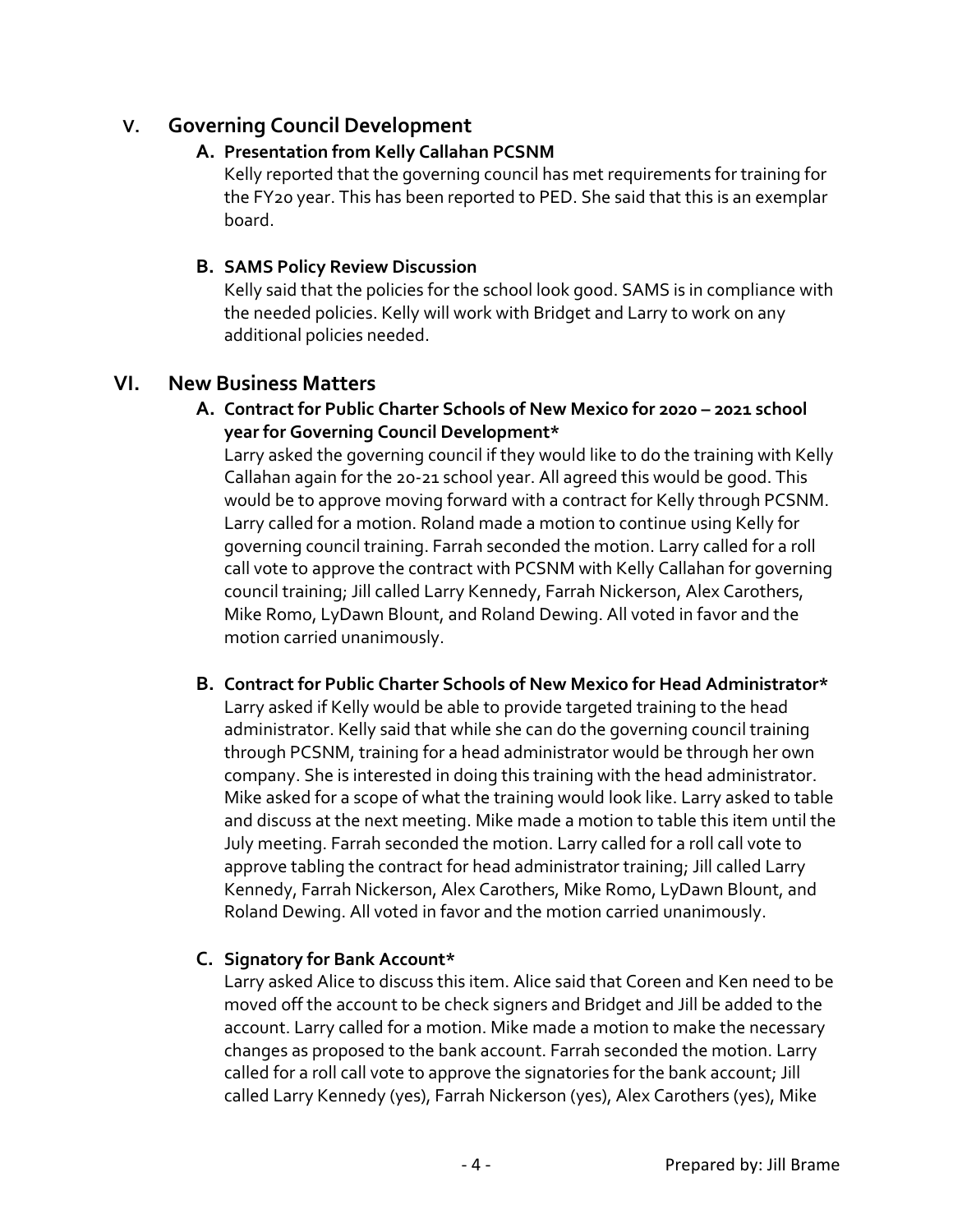Romo (yes), LyDawn Blount (no), and Roland Dewing(yes). The motion passed by a vote of  $5 - 1$ .

#### **D. IT Service Discussion**

Bridget introduced David Luft of LDD Consulting who will now be handling the IT services for the school. David introduced himself and discussed what his company will be completing for SAMS Academy. The governing council was able to ask a few questions. Larry thanked David for joining the governing council meeting.

### **E. Budget\***

Larry said that with the legislative special session, he didn't know if any changes to the budget would need to be approved. Alice said that all budget adjustments would be made through BARs. There was no need to take action on this item.

# **VII. Administrative Update**

The following updates were made:

#### **A. Enrollment**

Coreen reported that there are 249 students enrolled for the 2020-21 school year.

#### **B. Preparations for Classes to Begin**

Bridget presented a PowerPoint to show the changes and procedures for opening school in the fall.

#### **C. Registration**

Bridget reported that registration for next school year has begun.

#### **D. Letter to Families**

Coreen asked Bridget to write a letter to the families, introducing herself as the new head administrator. She will also send the PowerPoint to discuss plans of reopening in the fall.

# **VIII. Finance Report**

# **A. Business Office Operation Update**

Alice reported that the finance committee met before the board meeting. She also reported:

- \* Revenues are 93.5% of budget.
- \* Expenditures are 55.3% of the budget

# **B. Voucher Approvals\***

Larry said that the Finance Committee recommends the check register. Larry called for a motion to approve the vouchers. Farrah made a motion to approve the vouchers. Alex seconded the motion. Larry called for a roll call vote to approve the vouchers; Jill called Larry Kennedy, Farrah Nickerson, Alex